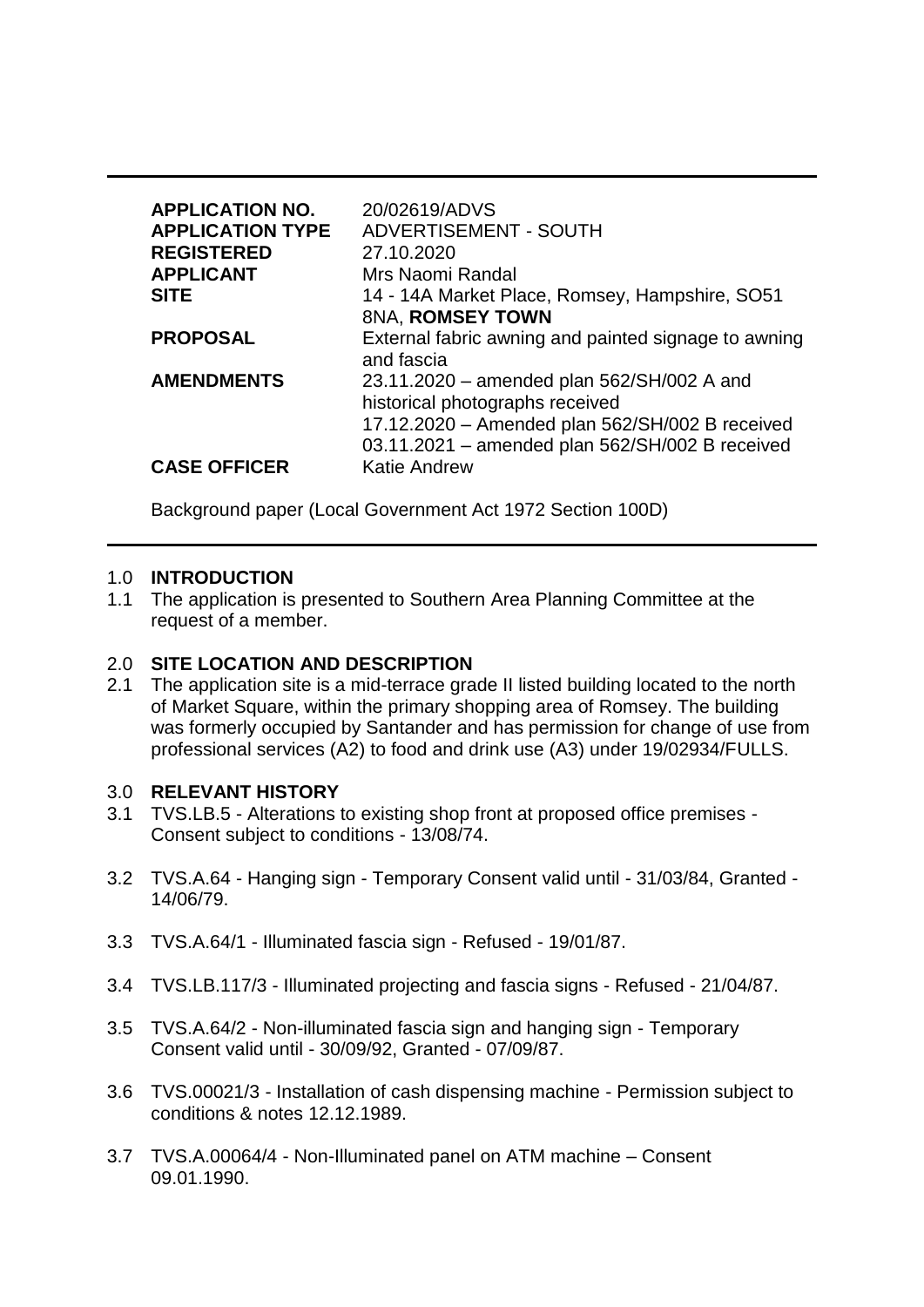- 3.8 TVS.00021/5 Installation of cash machine with litter bin below Refused 05.04.1993.
- 3.9 TVS.A.00064/7 Retrospective application for replacement projecting sign and shop fascia sign for updated logo – refused 17.08.2004.
- 3.10 TVS.LB.00381/11 Installation of new replacement fascia, hanging sign and ATM header panel – Consent 18.08.2005.
- 3.11 09/01663/ADVS New fascia sign and illuminated ATM header panel. Consent, 19.10.2009
- 3.12 09/01840/LBWS New fascia sign and illuminated ATM header panel. Consent, 05.11.2009
- 3.13 19/02934/FULLS Change of use from professional services (A2) to food and drink use (A3). Permission subject to conditions and notes 12.03.2020

### 4.0 **CONSULTATIONS**

- 4.1 Conservation Officer: objection to the original scheme (summarised)
	- 14a, Market Place is listed at Grade II and is in the centre of the conservation area. There are a large number of listed and historic buildings in the locality, including some highly graded ones, this is a very visually sensitive location.
	- On the basis of the historic photographs submitted there is no objection to re-instating the awnings
	- There is some concern about lighting the awning and whether this is appropriate to a small market town like Romsey. It may look out of place in the street scene. It is not thought that the nearby Costa Coffee (which also has an awning) has lighting trained on the awning
	- No real details of the proposed heating, including what it would look like have been included in the submission.
	- In the section A-A drawing on 002 the heaters look to be positioned very close to the awning box, and to the fabric awnings – which may move in the wind and sag. It is presumed this has been considered, but more detail about how the arrangement will work should be submitted in support of the application.
	- There is no objection to the outside seating and planters however details should be sought by condition
	- It is not clear whether the intention is that it shall be painted directly onto the existing fascia board or whether a signage board is needed.
	- In principle a traditional hand-painted sign as proposed would be appropriate to the building and to the conservation area.
	- No evidence has been submitted with the application to suggest that the shop front has ever been painted anything other than white, to support the argument for changing it now. It is possible that it might have once had darker paint – other buildings on the Market Place evidently did, and if evidence were to be put forward to support this, then the position could be reviewed.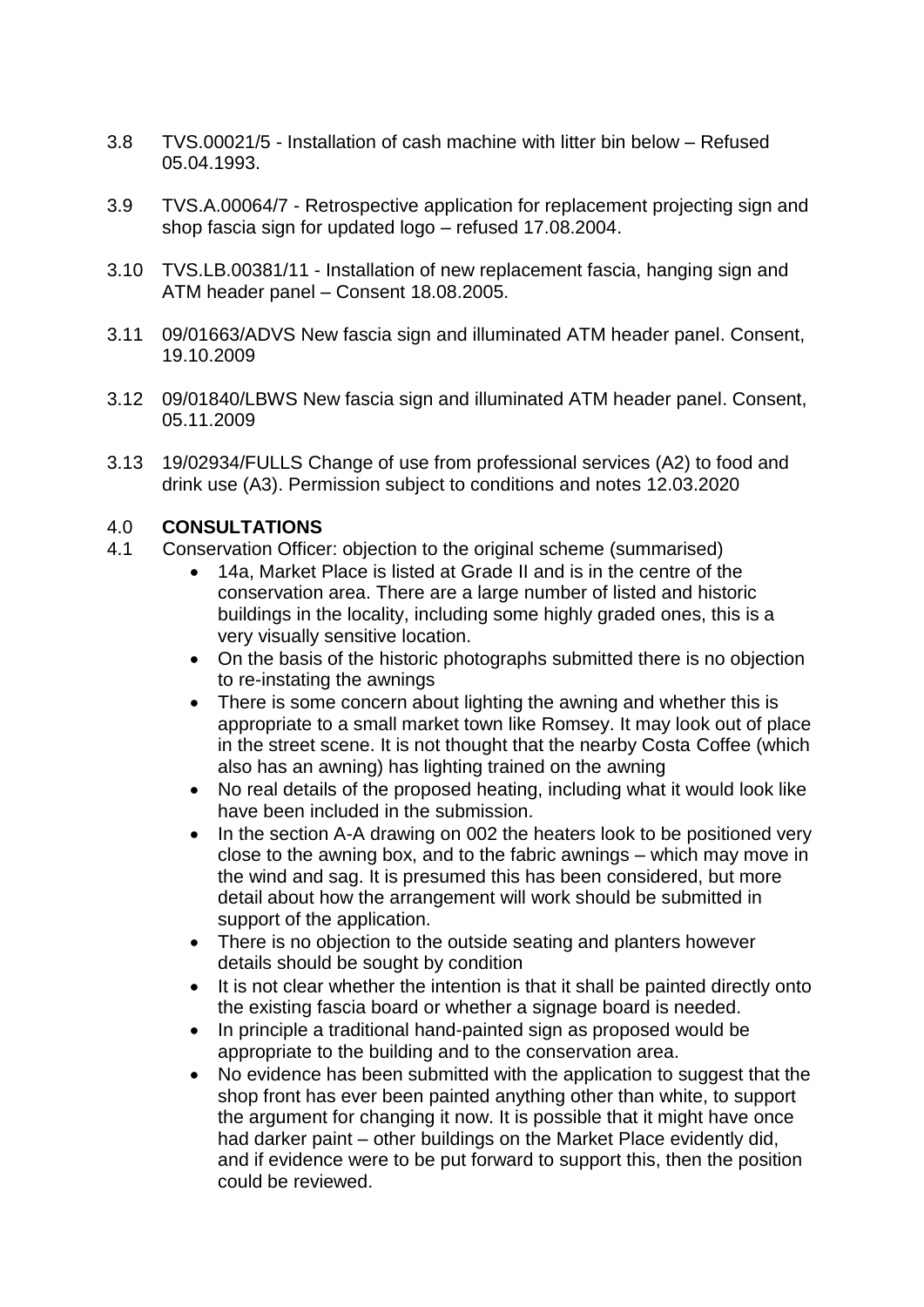• It is considered that blanket grey/black treatment of the whole ground floor area is not appropriate to the building. It is too overwhelming, and will conceal the detailing of the shopfront.

Since the receipt of the above comments on the original scheme, revised plans were received and an additional round of consultation undertaken. This additional round of consultation resulted in no objection being raised from Conservation.

- 4.2 Conservation Officer: no objection
	- The colours proposed are now acceptable.
	- A condition for submission of representative samples of all of the external paint colours/finishes is recommended.
	- A condition for full details of the awning and box is also still recommended. This should cover – the appearance of the box (including when closed), exact bespoke fixings points and details, and details of what is covering the 'pre-existing' locations and how this shall be treated/removed.

# 5.0 **REPRESENTATIONS** Expired 12.01.2021

- 5.1 Romsey Town Council objection (summarised)
	- Large planters surround the tables which will leave no pedestrian walkway between the building frontage and tables. The layout is thus not in keeping
	- The awning is overbearing and the signage on it is too large
	- The gloss black paint is not appropriate
	- If permission is granted a condition should be added to request that the awning is folded away when the building is not in use

• The infra-red heat lamps are not environmentally friendly or sustainable Since the receipt of the above comments revised plans were received and an additional round of consultation undertaken. This additional round of consultation resulted in no additional representations from the Town Council.

# 5.2 Romsey and District Society – objection (summarised)

- The colour of the fenestration bars is overpowering
- The proposed external heaters are environmentally unacceptable
- The application documentation should make clear what licence has been or will be granted by HCC Highways for temporary use of part of the piazza

Since the receipt of the above comments revised plans were received and an additional round of consultation undertaken. This additional round of consultation resulted in no additional representations from the Romsey and District Society.

# 6.0 **POLICY AND LEGISLATION**

## 6.1 Legislation

Regulation 3 of the Town and Country Planning (Control of Advertisements) (England) Regulations 2007 sets out that an LPA shall exercise its powers under those Regulations in the interest of amenity and public safety, taking into account the provisions of the development plan, so far as they are material, and any other factors.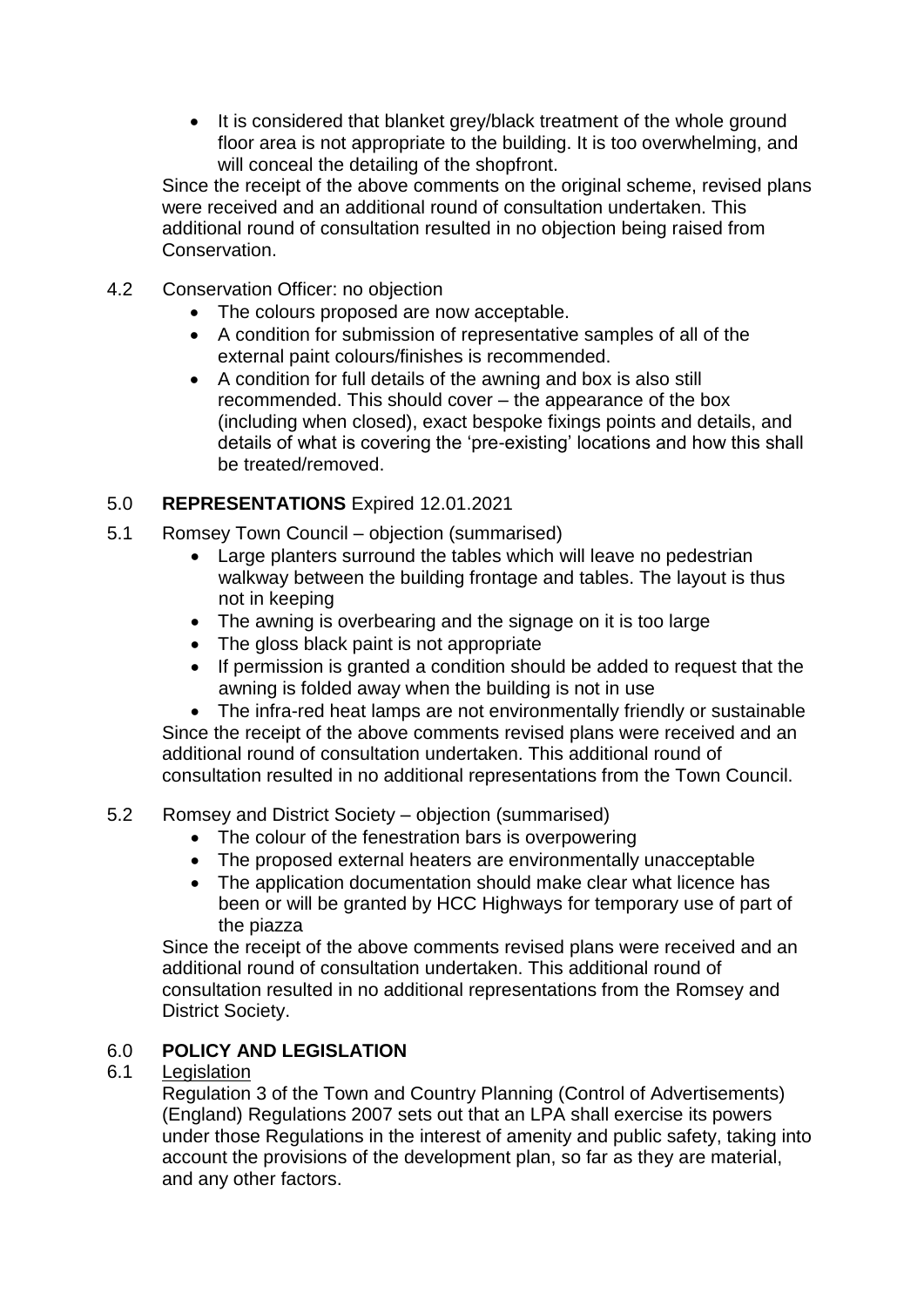It goes on to say that:

"2(a): factors relevant to amenity include the general characteristics of the locality, including the presence of any feature of historic, architectural, cultural or similar interest;

2(b): factors relevant to public safety include –

- (i) The safety of persons using any highway, railway, waterway, dock, harbour or aerodrome;
- (ii) Whether the display of the advertisement in question is likely to obscure, or hinder the ready interpretation of, any traffic sign, railway signal or aid to navigation by water or air;
- *(iii)* Whether the display of the advertisement in question is likely to hinder the operation of any device used for the purpose of security or surveillance or for measuring the speed of any vehicle."
- 6.2 S72(1) of the Planning (Listed Buildings and Conservation Areas) Act 1990 requires that when the LPA exercises its planning functions with respect to any buildings or other land in a conservation area, special attention shall be paid to the desirability of preserving or enhancing the character and appearance of that area.
- 6.3 National Planning Policy Framework (NPPF)

Paragraph 67 states that:

"Poorly placed advertisements can have a negative impact on the appearance of the built and natural environment. Control over outdoor advertisements should be efficient, effective and simple in concept and operation. Only those advertisements which will clearly have an appreciable impact on a building or on their surroundings should be subject to the local planning authority's detailed assessment. Advertisements should be subject to control only in the interests of amenity and public safety, taking account of cumulative impacts".

6.4 Supplementary Planning Documents (SPD) Shop front Design Guide

## 7.0 **PLANNING CONSIDERATIONS Public amenity**

7.1 The proposed advertisements are appropriate in scale, materials and siting to the building on which they are to be sited and it is considered they would not have a negative impact on the appearance of the built or natural environment. No illumination is proposed.

# **Public safety**

7.2 The proposed advertisements do not include any lighting and are of an appropriate colour design and appearance and as such would not result in any adverse impacts on users of the highway or obscure or hinder any sign or device within or adjacent to the Public Highway.

## 8.0 **CONCLUSION**

8.1 The proposed advertisements would not adversely affect public safety or public amenity and comply with paragraph 67 of the NPPF and Town and Country Planning (Control of Advertisements) (England) Regulations 2007.